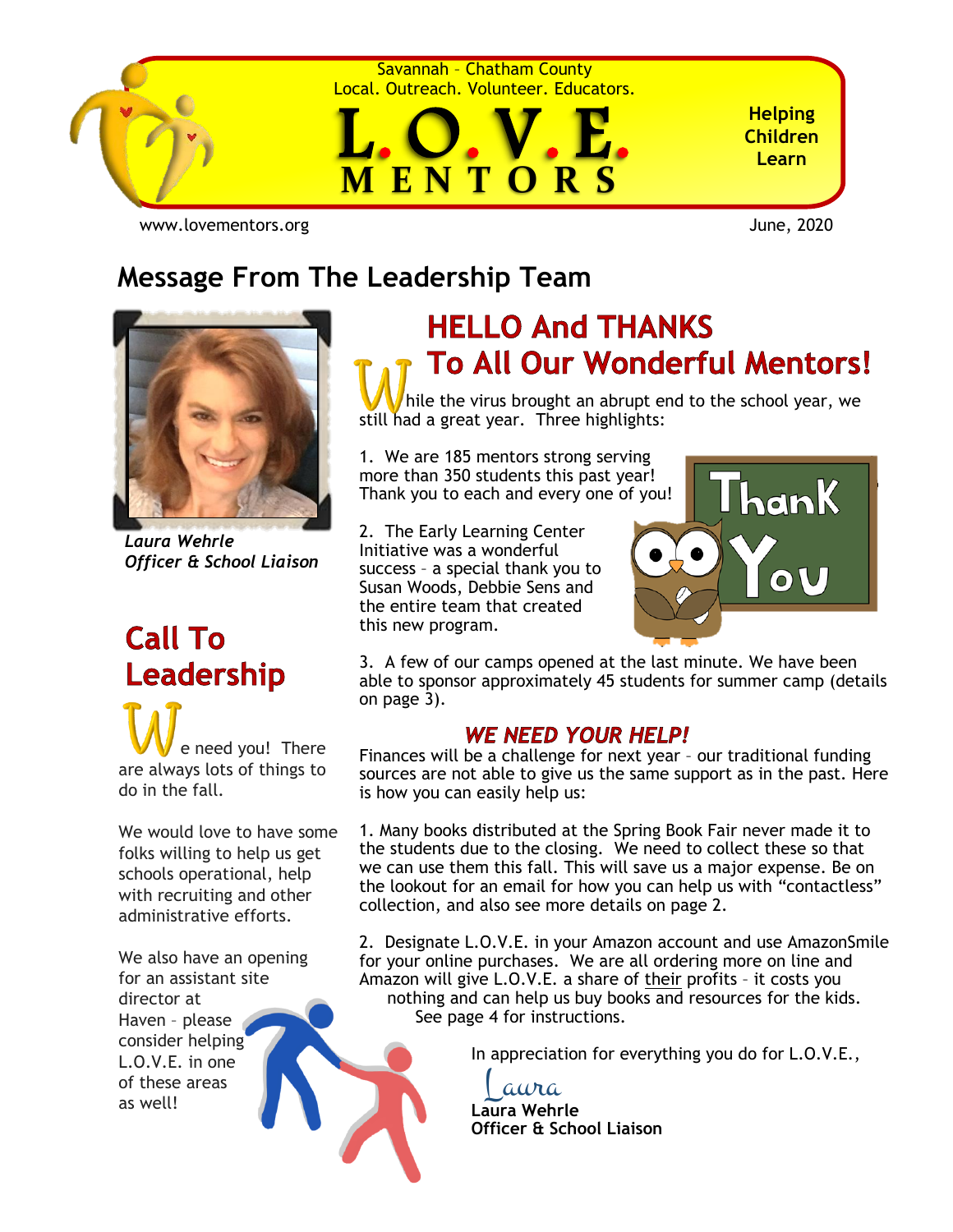

1. SCCPSS [Savannah Chatham County Public School System] is intending to open school this fall.

2. Any summer effort is on-line only.

3. Most schools decided that any student grade 3 and above could check out their inschool electronic device (tablet, laptop, etc.) and use at home until school physically reopens. School staff delivered devices to children if necessary.

4. Any student passing the first 3 quarters of last year will advance to the next grade. Any student who shows progress and effort through online learning in April/May or over the summer will also advance.

5. They felt there was no way for L.O.V.E. to rollout online assistance for the students at this time.

SCCPSS recognizes how much work there will be to help these kids get back on track:

1. Students are far beyond the traditional "summer backslide."

2. Teachers will be spread thinner as more students in each classroom are further behind.

3. Some children are in unstimulating and in stressful home situations.

L.O.V.E. is committed to working closely with SCCPSS and individual schools when the time is right. For now, we will monitor and keep you informed as the situation opens up and becomes clear.

## CALLING ALL MENTORS TO HELP RECAPTURE OUR BOOK SUPPLY



 ur March Book Fair was a big success. We spent over \$2,000 to provide hundreds of books to our mentors to share with their students over the balance of the school year. Unfortunately, school closed before the books could be used. We need these books to be returned so they can be sorted by grade level and cleaned to be available for next school year. Be on the lookout for an email that will give you details as to dates and a collection drop near you.

Thank you for your help and cooperation on this.

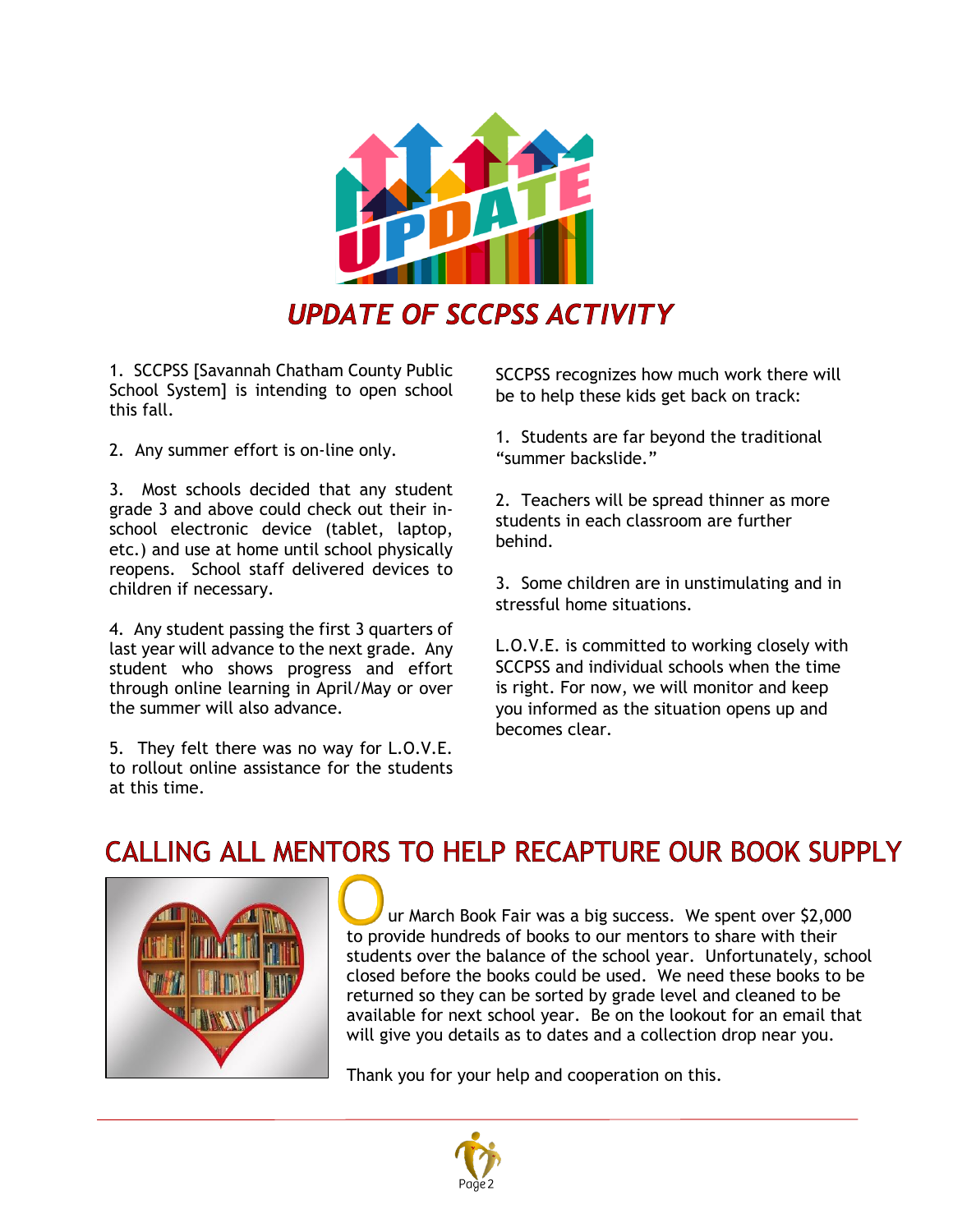## **SUMMER CAMP UPDATE**

 e are fortunate to be able to send some of our L.O.V.E. mentees to camp this summer even though all camp programs are greatly reduced or cancelled. Initially, Callen was the only camp to open – it runs all summer but will be at half capacity – 100 students. The Camp Directors and Board developed a plan with Callen to allow us to procure 25 spots on a first come basis for L.O.V.E. students. This is 25% of their entire capacity!



Williams and Low send the most students to this camp and these school administrations are extremely active in partnering with us. They **volunteered** to contact all our L.O.V.E. families and lead the effort to help the kids get a summer camp experience.

Between the school leadership and Carol Black, a mountain of effort was condensed into a few short weeks and 25 students will attend Callen.

Just this week we got notice that West Broad is opening June  $1^{st}$ . West Broad will also run all summer for our kids and provide them breakfast, lunch and dinner.

Bill Monroe is working with the teachers at Gadsden – the school this camp primarily serves. We are hoping to send approximately 20 children to this camp as well.

We were so disappointed when we thought our camp program would have to be suspended; but with the schools willing to help us get the initial information out to our L.O.V.E. families and the camps' willingness to let us "procure" space, we have some unexpected blessings!

We hope that all L.O.V.E. Mentors and their families have a safe and healthy summer and that we will all be back next fall working with the children we care so much about.



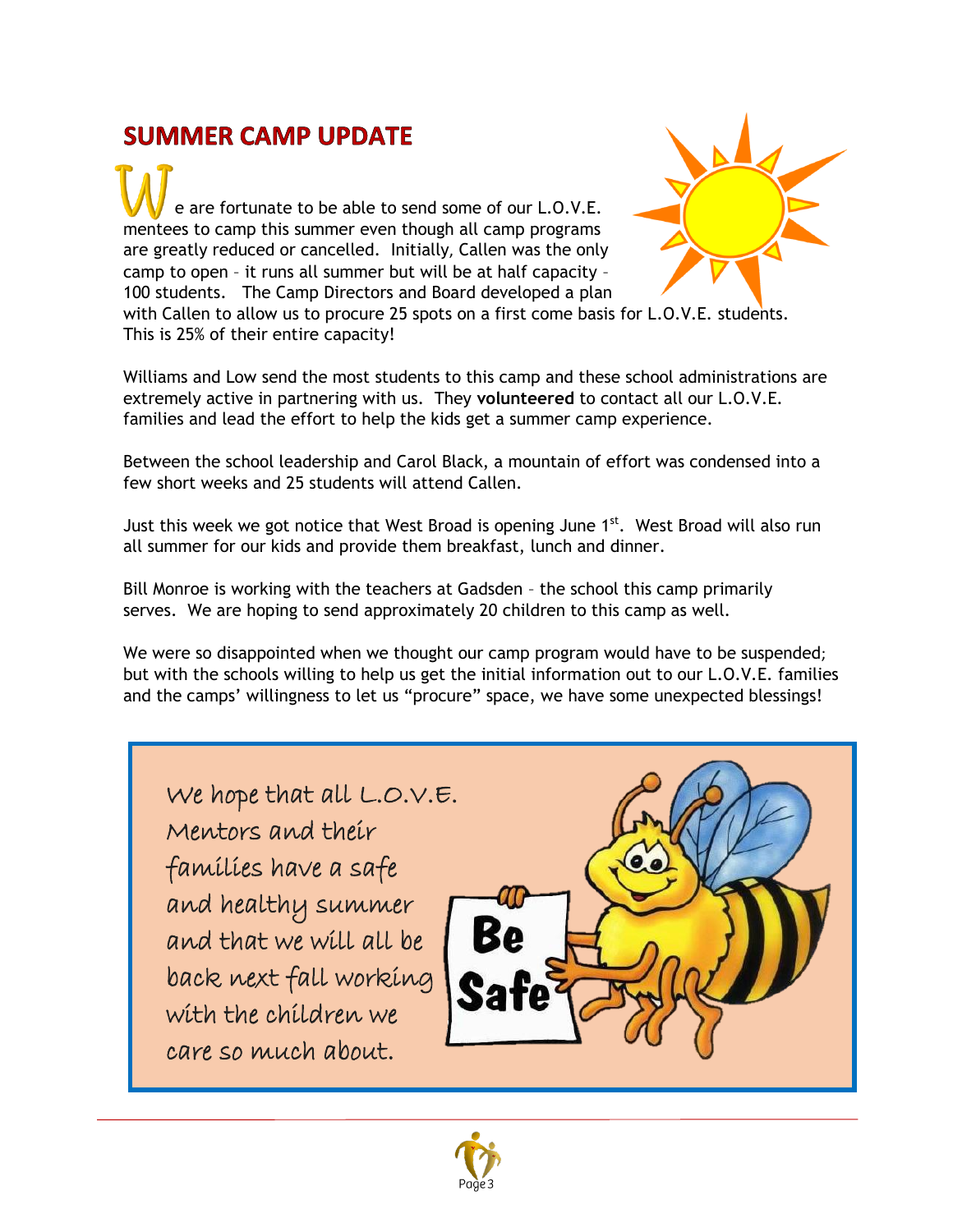# Help L.O.V.E. Through Your Amazon Purchases

smile!

# $\Omega$ .O.V.E. faces the challenge that past funders may not be able to support us at the same level.

You can help by utilizing Amazon's charitable giving program called:

### **AmazonSmile**.

### **How it works:**

Identify us as your preferred charity in your Amazon Account and go to [smile.amazon.com](http://smile.amazon.com/) from any device to shop.

You shop the same products, prices and shipping features Amazon offers and Amazon will donate 0.5% of the sale from their profits to L.O.V.E.

### **To get set up:**

You can link your Amazon account to "Local Outreach Volunteer Educators" (our legal name) in one of two ways:

1. Use this direct link: [https://smile.amazon.com/ch/20-3627792.](https://smile.amazon.com/ch/20-3627792) You will enter your Amazon account email and confirm you wish to make us your preferred charity.

### *OR*

2. Sign in to your Amazon account and under your account preferences you can elect to "change your preferred charity". You will find us under our legal name "Local Outreach Volunteer Educators" in Savannah GA.

### **To shop:**

Always start your Amazon shopping from the [smile.amazon.com](http://smile.amazon.com/) page – this simply tells Amazon to make us the beneficiary. Otherwise Amazon keeps all the proceeds!

So please link us up as your preferred charity and bookmark [smile.amazon.com.](http://smile.amazon.com/)

Tell your friends, family and neighbors.

Anyone can direct their purchases to benefit L.O.V.E.